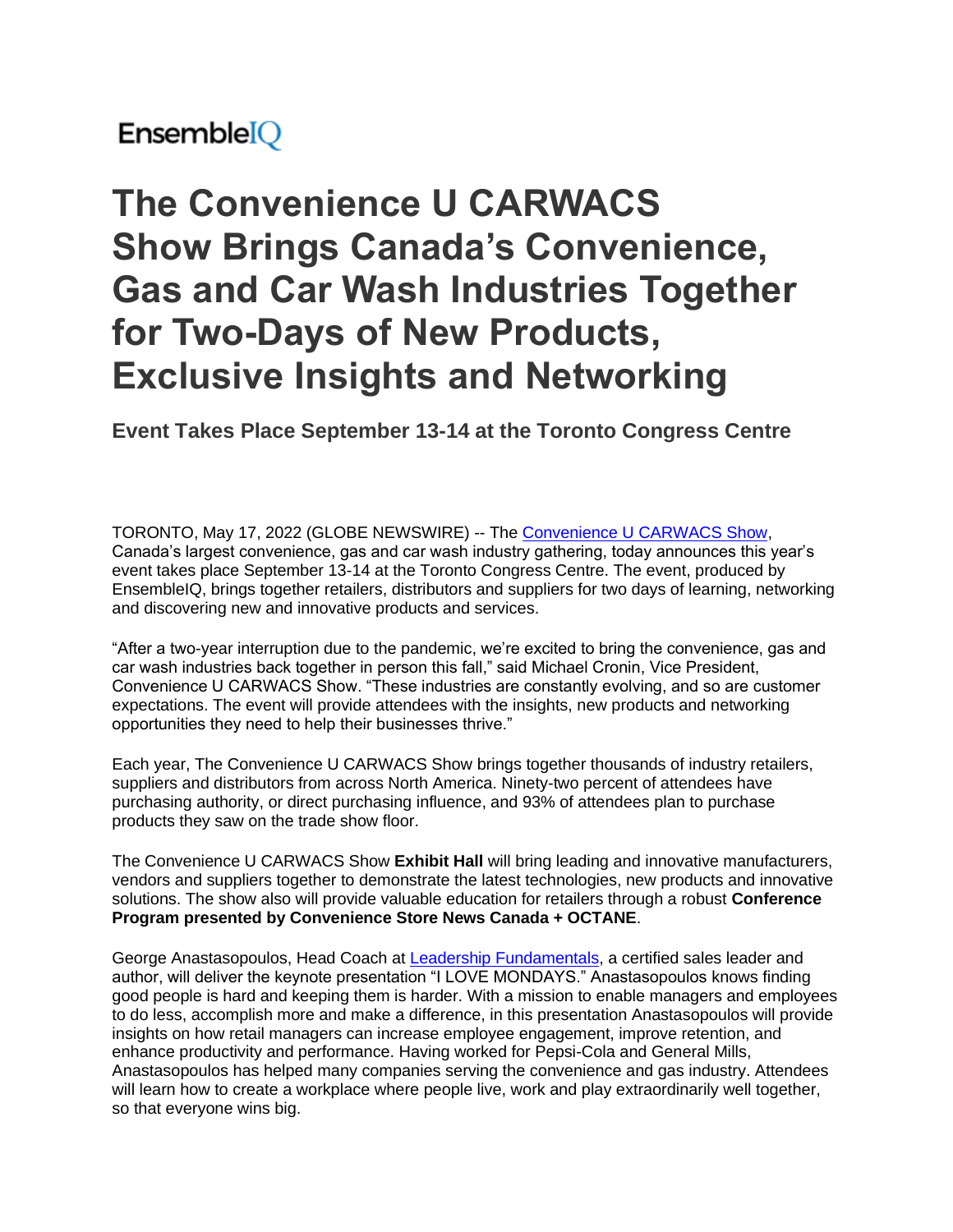Beth Brickel, Senior Research Director, Insights & Innovation at EnsembleIQ, will present [C-store](https://www.globenewswire.com/Tracker?data=Tnn2rQP75zWqtLkRPeL4Ts0VPhd-Iktn3o8ctNWgUTuNrWqy1UwqpUOB0u4kl3lCbUjmomRQDNQMGnk3RXgBT46UFRVl0YVvkaOkHDElyt21XLvxblpTXm6YjfQAuqjZ1z3FjxDQ-wRIq2o0eodKjn7V9AKsXIPNw6bpHfAAr9Y=)  [IQ: New Era, New Opportunities.](https://www.globenewswire.com/Tracker?data=Tnn2rQP75zWqtLkRPeL4Ts0VPhd-Iktn3o8ctNWgUTuNrWqy1UwqpUOB0u4kl3lCbUjmomRQDNQMGnk3RXgBT46UFRVl0YVvkaOkHDElyt21XLvxblpTXm6YjfQAuqjZ1z3FjxDQ-wRIq2o0eodKjn7V9AKsXIPNw6bpHfAAr9Y=) As Canadians are emerging from the pandemic with new daily routines, priorities, spending habits and expectations, Brickel will reveal exclusive data and insights from the C-store IQ National Shopper Study, Canada's only convenience and gas specific research that delves into the evolving wants, needs and values of your current and future customers, from Gen Z through Millennial, Gen X and Boomer. Brickel will discuss c-stores shoppers' evolving attitudes and habits and what these changes mean for understanding the "new c-store shopper" and future business success.

In addition, The Convenience U CARWACS Show offers many **networking opportunities**.

Here's what exhibitors and vendors have to say about The Convenience U CARWACS Show:

- "We've been coming for more than 10 years, because this is where the industry gets together. Over the years, we have met the right people, and that has helped our business grow."
- "The show is very well attended; retailers, operators, oil companies... We will be here next year and future years as well."
- "What an amazing experience! We met all of our potential customers face-to-face at one venue! I highly recommend the show for anyone in the industry."
- "I was impressed by the size and scope of the event. Lots to see and lots of people to meet."
- "Strong traffic and there is a buzz all around."

To learn more, visit [https://www.convenienceu.ca.](https://www.globenewswire.com/Tracker?data=pMtYKiWcCmmDKfyP8rBWNtDS8v3gIm4obtE9mVGVpYXZ7mtGajLe_wleRoKfp_kzv7hiN-WNJPX0PiRcDZ0qaHlcNCt5m90BDGs6GJ5XmnU=) Attendee registration opens on May 26. Stay connected with The Convenience U CARWACS Show on [Twitter,](https://www.globenewswire.com/Tracker?data=y-0n_eaqNCjS2--WKP1fTsB5y2iUWkeKQ16qEVjDSPHviZgTgdBsAvI6e4tgXY6FYDf3QCOU29NHndhROb2Jxg==) [LinkedIn](https://www.globenewswire.com/Tracker?data=ls3uDXucVbbrAxZZgErlaTi7M5ZAzpTjW9Tg5Z2qqIwcHsMcSv39KMdnQDMpgyiKWchdHifYwBS4eAZQYhcxNq7-Fw4TNCkdSPU4Gz9vaKggyQ2BlhvyMhoa1Zl4L6L8IQdgHk-FdaDYzHxOfEEFmopsj7AuKt9hsuiSA5UmqMw=) and [Facebook.](https://www.globenewswire.com/Tracker?data=oML1g7zNyEQE9EL2f2jI2ttk-i3sATMpyTnQR7KTPIZ3QBA6QFFnVjE0zTGBuPAxbF1VphVpE7O-XlXtkAJbQqM5kIgbnvI2_OjsN1-vUF4=)

For sponsorship and exhibiting opportunities, contact Michael Cronin at [mcronin@ensembleiq.com.](https://www.globenewswire.com/Tracker?data=mtIJoiEodm6AnJrKsLw50FvBqSbs8Cbtr_yTMvW2gNbf3SSFEtebKYpOqaZA-anNM-sh1gB3-PvRS7SVIBppZvqw6KpTGDARt97_tYOuUt0=)

#### **About EnsembleIQ**

EnsembleIQ is a North American business intelligence company delivering insightful information and actionable connections. Using our market expertise throughout the entire path to purchase in retail, retail technology, consumer goods, healthcare, and hospitality, we help professionals make informed business decisions and gain a competitive advantage. We offer creative solutions that connect suppliers and service providers with our business-building communities. Through our diverse capabilities, we provide our markets with unrivaled digital, social, event, research, marketing services and strategic print offerings. To learn more about EnsembleIQ, visit [ensembleiq.com.](https://www.globenewswire.com/Tracker?data=2YSGeB4gOfskVPyAW65nHS1AXBmR3AmsToVsPxCRp50MjVJGUKNQNrT9Q-FmV7_xDkP3a0SskEYTceAo8Jmnp9K-uPpfhGSfCojR2PWG-ek=)

#### **About Convenience Store News Canada + OCTANE**

Convenience Store News Canada + OCTANE is the leading national multi-platform source for industry insights, original business intelligence, product and category reports, trends, expert columns and best practices for convenience retailers, gas bars, and car wash operators. As thought leaders, our goal is to deliver comprehensive and critical content that informs the distribution channel, retail chain head offices, and store-level owners/operators on the best ways to grow profit and sales. Convenience Store News Canada + OCTANE is the ONLY audited c-store/gas/car wash media brand in Canada. In addition to six magazines a year and the weekly All Convenience digital newsletter, we bring the industry together for high-profile events, including The Convenience U CARWACS Show and the Star Women in Convenience Awards.

#### **Media Contact**

Joe Territo Executive Vice President, Content and Communications